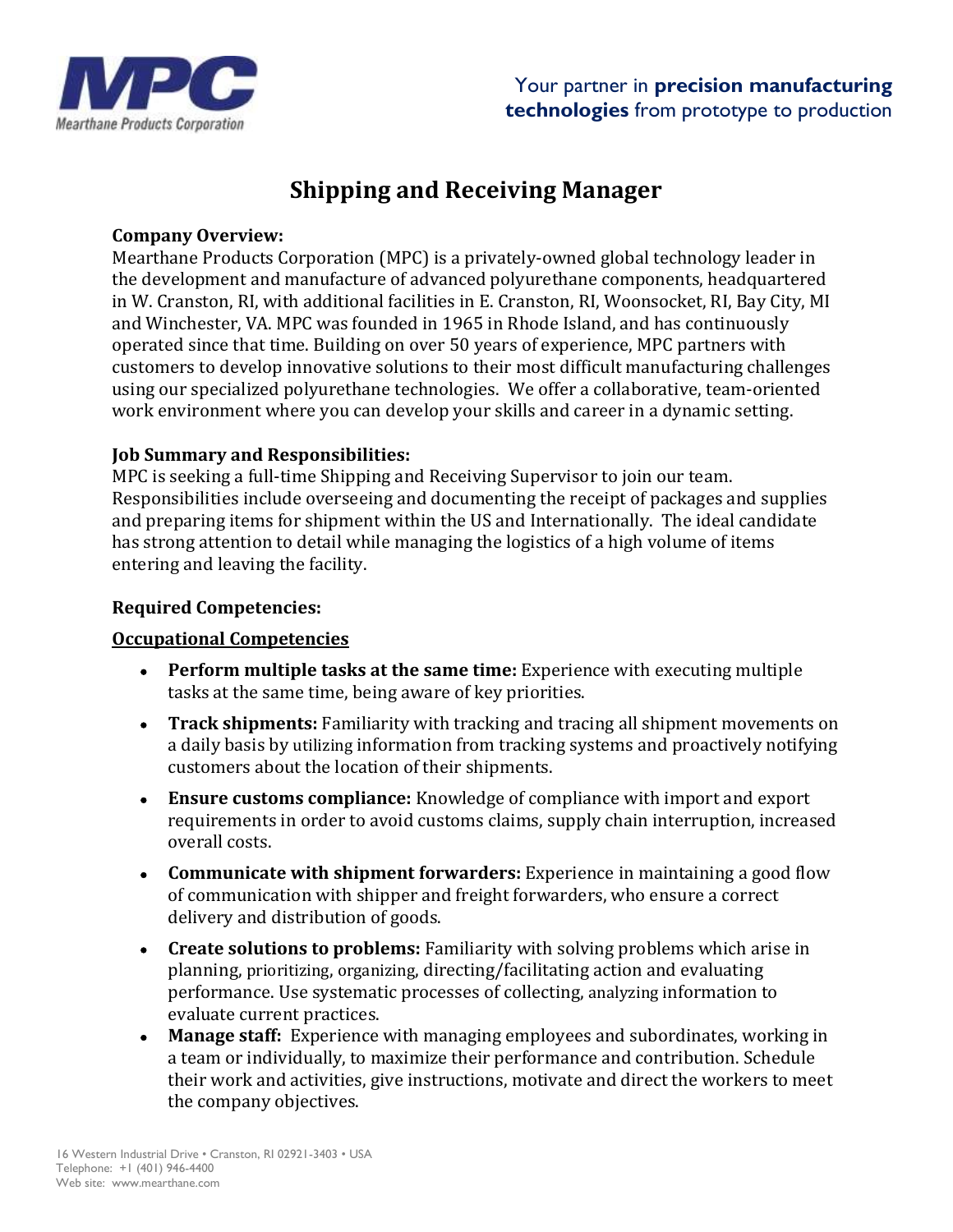- **Track shipping sites:** Knowledge of tracking the different shipping sites where packages arrive in order to maintain an efficient distribution system and on-time tracking systems for customers.
- **Freight transport methods and Carrier Management:** Knowledge of different modalities of transport such as air, sea, or intermodal freight transport. Experience with organizing the transportation of goods through which a product is conveyed to its buyer, through which a product is sourced from a supplier, including customs.
- **Adhere to organizational guidelines:** Knowledge of adhering to organizational or department specific standards and guidelines. Understand the motives of the organization and the common agreements and act accordingly.
- **Ensure regulatory compliance concerning distribution activities:** Assures compliance to all DOT safety and fleet regulations.
- **Computer Literacy:** Familiarity with utilizing computers, IT equipment and modern-day technology in an efficient way.

# **Foundational Competencies**

- **Critical Thinking:** Using logic and reasoning to identify the strengths and weaknesses of alternative solutions, conclusions, or approaches to problems.
- **Speaking:** Talking to others to convey information effectively.
- **Monitoring:** Monitoring/Assessing performance of yourself, other individuals, or organizations to make improvements or take corrective action.
- **Reading Comprehension:** Understanding written sentences and paragraphs in work-related documents.
- **Active Listening:** Giving full attention to what other people are saying, taking time to understand the points being made, asking questions as appropriate, and not interrupting at inappropriate times.

# **Preferred Competencies:**

# **Occupational Competencies**

- **Transportation software related to an ERP system:** Business management software to collect, manage and interpret data related to shipping, payment, inventory, manufacturing applied in transportation and distribution. Knowledge of UPS Worldship and FedEx Ship Manager software.
- **International commercial transactions rules:** Pre-defined commercial terms used in international commercial transactions which stipulate clear tasks, costs and risks associated with the delivery of goods and services.

# **Foundational Competencies**

• **Management of Personnel Resources**: Motivating, developing, and directing people as they work, identifying the best people for the job.